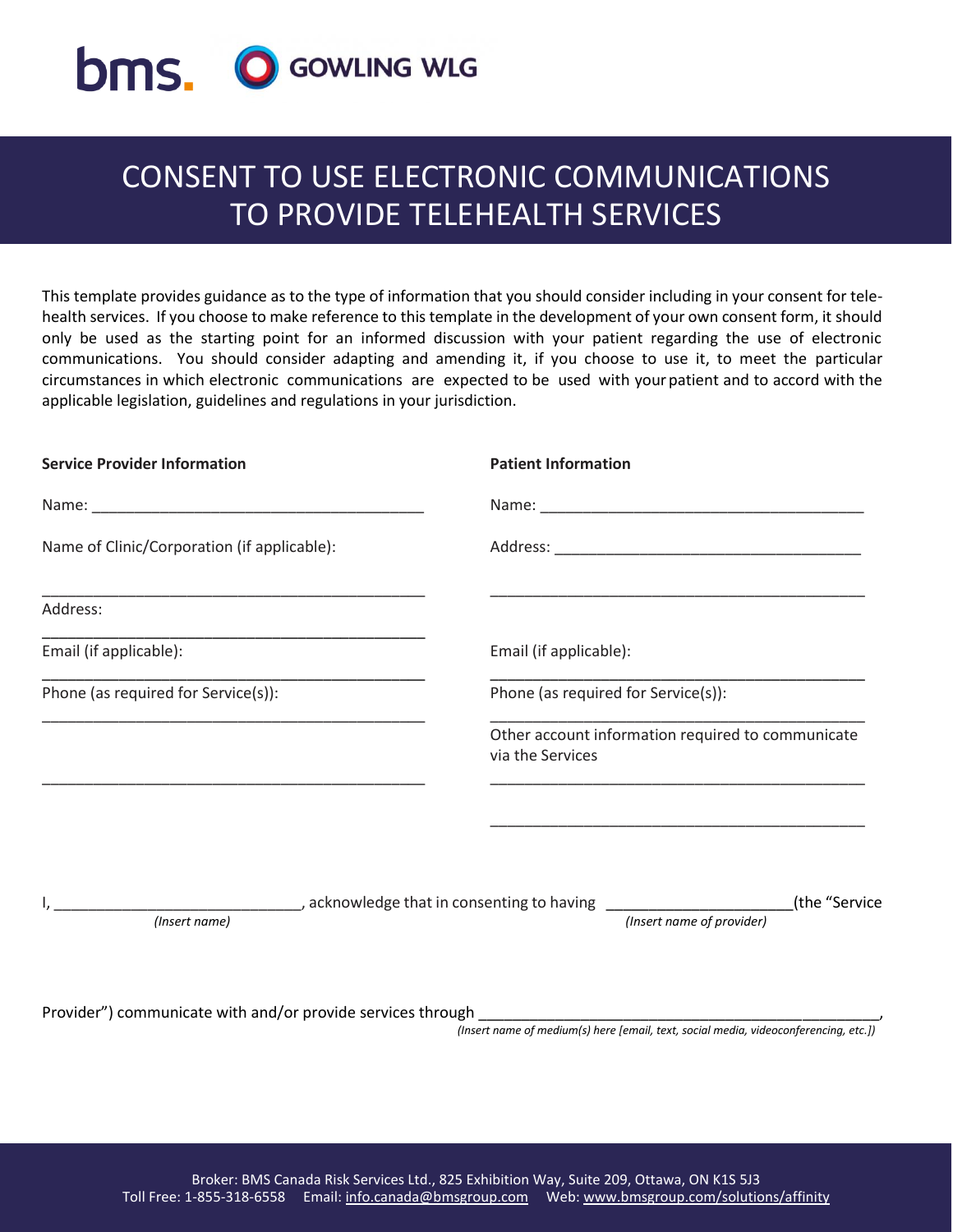### **I am aware of the following:**

### **1.** *Risks of using electronic communication*

While the Service Provider will use reasonable means to protect the security and confidentiality of information sent and received using electronic communications, because of the risks outlined below, the Service Provider cannot guarantee the security and confidentiality of electronic communications:

- Use of electronic communications to discuss sensitive information can increase the risk ofsuch information being disclosed to third parties.
- Despite reasonable efforts to protect the privacy and security of electronic communication, itis not possible to completely secure the information.
- Employers and online services may have a legal rightto inspect and keep electronic communications that pass through their system.
- Electronic communications can introduce malware into a computer system, and potentially damage or disrupt the computer, networks, andsecurity settings.
- Electronic communications are subject to disruptions beyond the control of the Service Provider that may prevent the Service Provider from being able to provide services
- Electronic communications can be forwarded, intercepted, circulated, stored, or even changed without the knowledge or permission of the Service Provider or the patient.
- Even after the sender and recipient have deleted copies of electronic communications, back-up copies may exist on a computer system.
- Electronic communications may be disclosed in accordance with a duty to report or a court order.
- Videoconferencing using no cost, publicly available servicesmay be more open to interception than other forms of videoconferencing
- There may be limitations in the services that can be provided through electronic communications, dependent on the means of electronic communications being utilized
- Email, text messages, and instant messages can more easily be misdirected, resulting in increased risk of being received by unintended and unknown recipients.
- Email, text messages, and instant messages can be easier to falsify than handwritten orsigned hard copies. It is not feasible to verify the true identity of the sender, or to ensure that only the recipient can read the message once it has been sent.

## **2.** *Conditions of Using Electronic Communications*

- While the Service Provider will endeavour to review electronic communications in a timely manner, the Service Provider cannot provide a timeline as to when communications will be reviewed and responded to. Electronic communications will not and should be used for medical emergencies or other time-sensitive matters.
- Electronic communication may not be an appropriate substitute for some services that the Service Provider offers.
- Electronic communications may be copied or recorded in full or in part and made part of your clinical chart. Other individuals authorized to access your clinical chart, such as staff and billing personnel, may have access to those communications.
- The Service Provider may forward electronic communications to staff and those involved in the delivery and administration of your care. The Service Provider will not forward electronic communications to third parties, including family members, without your prior written consent, except as authorized or required by law.